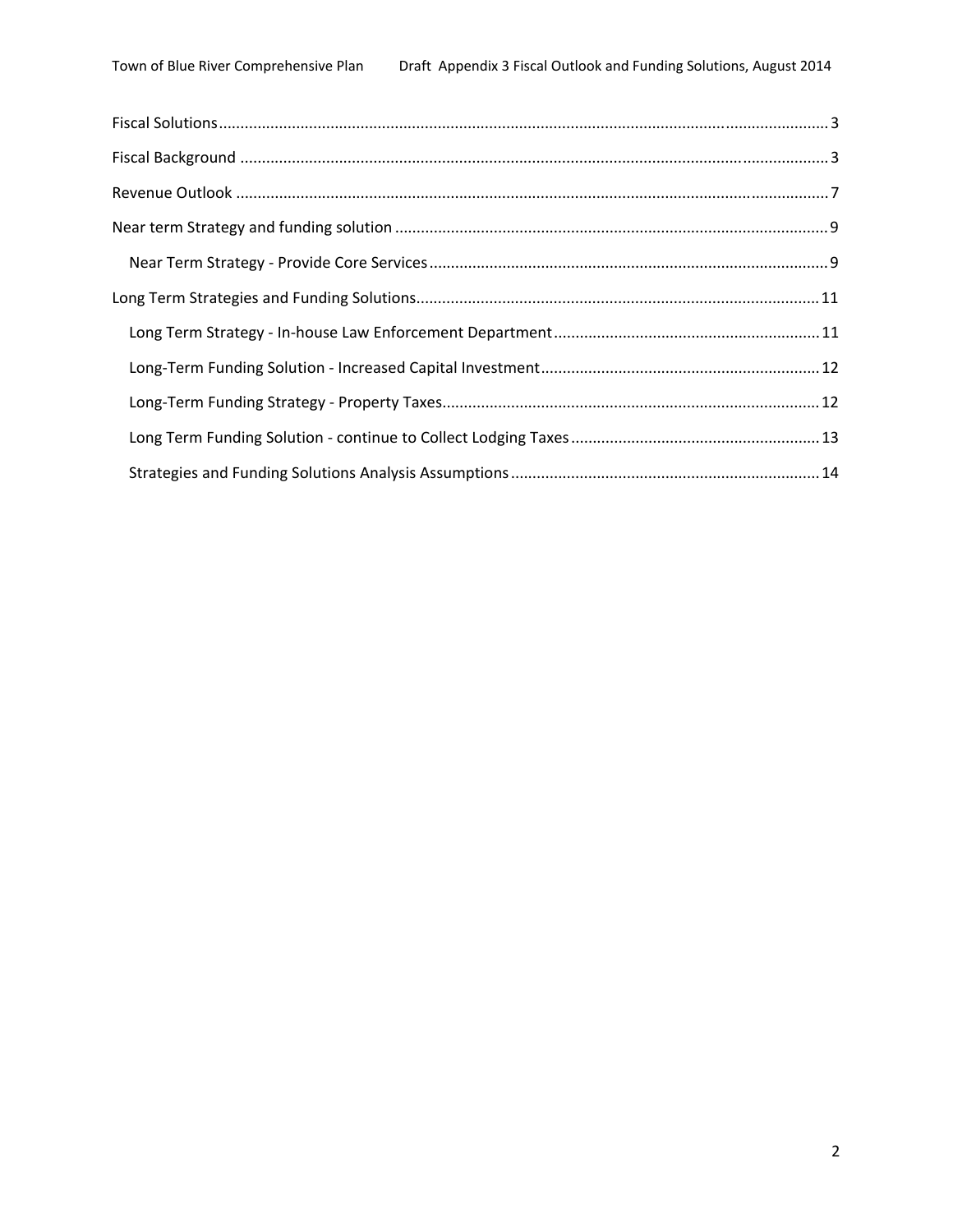## **FISCAL SOLUTIONS**

Accomplishing the goals and strategies [see 1 ‐ Strategic Plan Goals and Strategies] will require deliberate fiscal planning. This interim draft component of the Blue River Comprehensive Plan outlines fiscal strategies for maintaining fiscal sustainability and implementing the goals. This portion of the plan is broken into three sections:

*Fiscal Background ‐*  The most important fiscal characteristic of Blue River is that it is almost entirely dependent on property tax. Also, Blue River registers lower per capita expenditures compared to other communities, reflecting that fewer services and facilities are offered in Blue River compared to regional towns.

*Revenue Outlook ‐* Because the Town is reliant on property taxes, and these revenues are projected to decline for the next few years only to flatten out until 2018, the revenue outlook for the town indicates that more fiscal challenges are coming.

*Near and Long Term Strategies and Funding Solutions ‐*  This includes a costs and revenue analysis of short term and long term strategies and funding solutions for accomplishing the goals and strategies.

- Near Term Strategy Provide core services with funded with existing revenues to include law enforcement, accident response and traffic patrol through partnerships with local governments and staff a town administrator and a community services officer.
- Long Term Strategy -- In-house law enforcement department funded with existing revenues and a mill levy Increase and/or additional retail sales tax revenues. This also includes continued funding for a town administrator and a community services officer.
- Long Term Strategy Increased capital investment funded with existing revenues and a mill levy increase and/or additional retail sales tax revenues. Once the core services are covered make revenue available for capital improvements.

# **FISCAL BACKGROUND**

Blue River has no retail commercial uses and is heavily reliant on property tax. On average between 2009 and 2011, 64% of total revenues originated from the Town's general operating mill levy.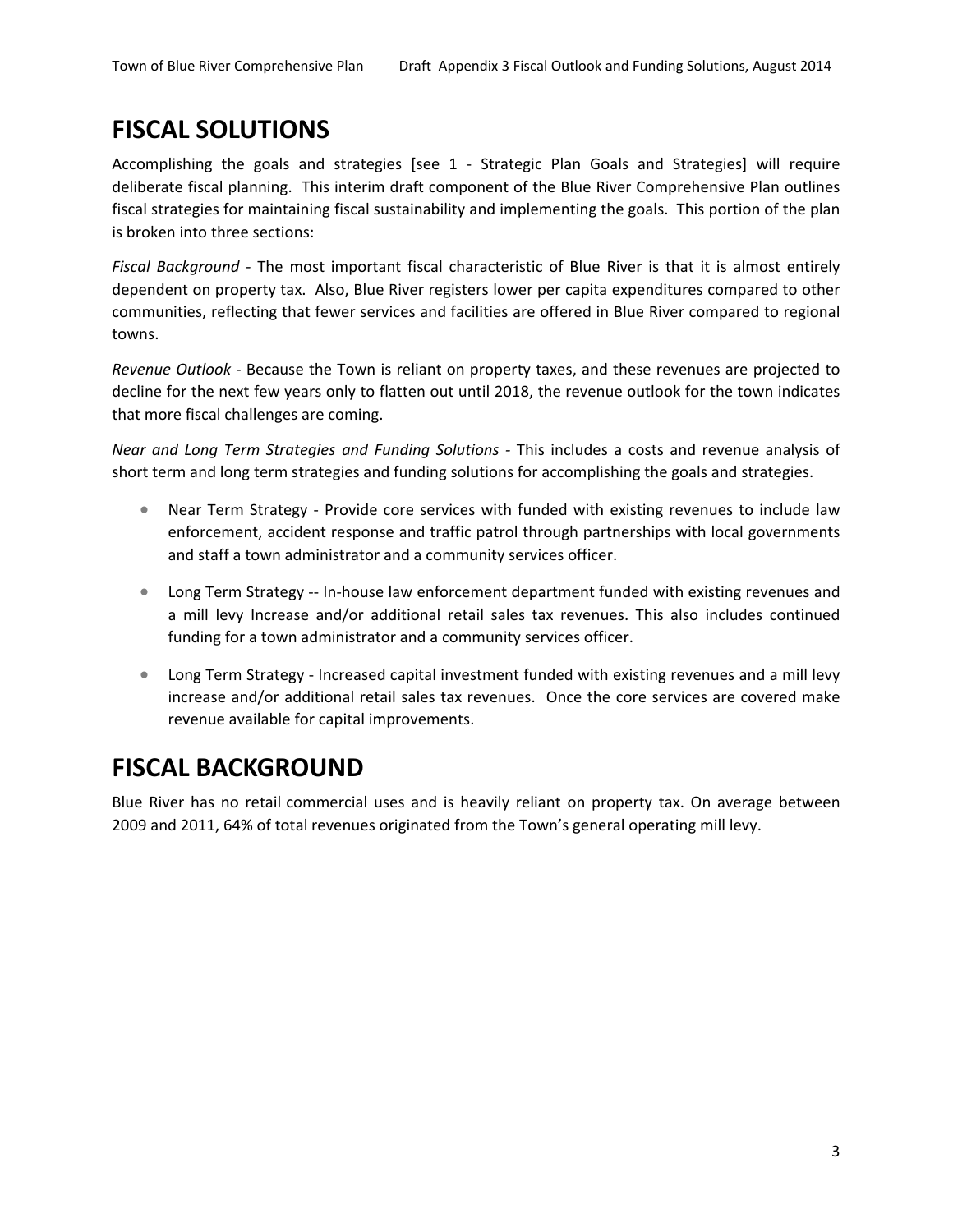*Figure 1‐ 2009‐2011 Average Property Tax and Non‐Property Tax Revenues by Percentage* 



The Town's remaining revenues originate from a mixture of taxes, fees and intergovernmental revenues such as specific ownership taxes, sales taxes from lodging, highway user's taxes, natural gas franchise fees, building department inspection fees, and road and bridge revenues. Between 2009 and 2011 Blue River collected just under one million in non‐property tax revenues.

*Figure 2‐2009 ‐2011 Aggregate Revenues by Type*



In regional communities such as Frisco, Dillon, and Fraser 66%‐77% of revenues originate from sales taxes and only 2%‐12% originate from property taxes.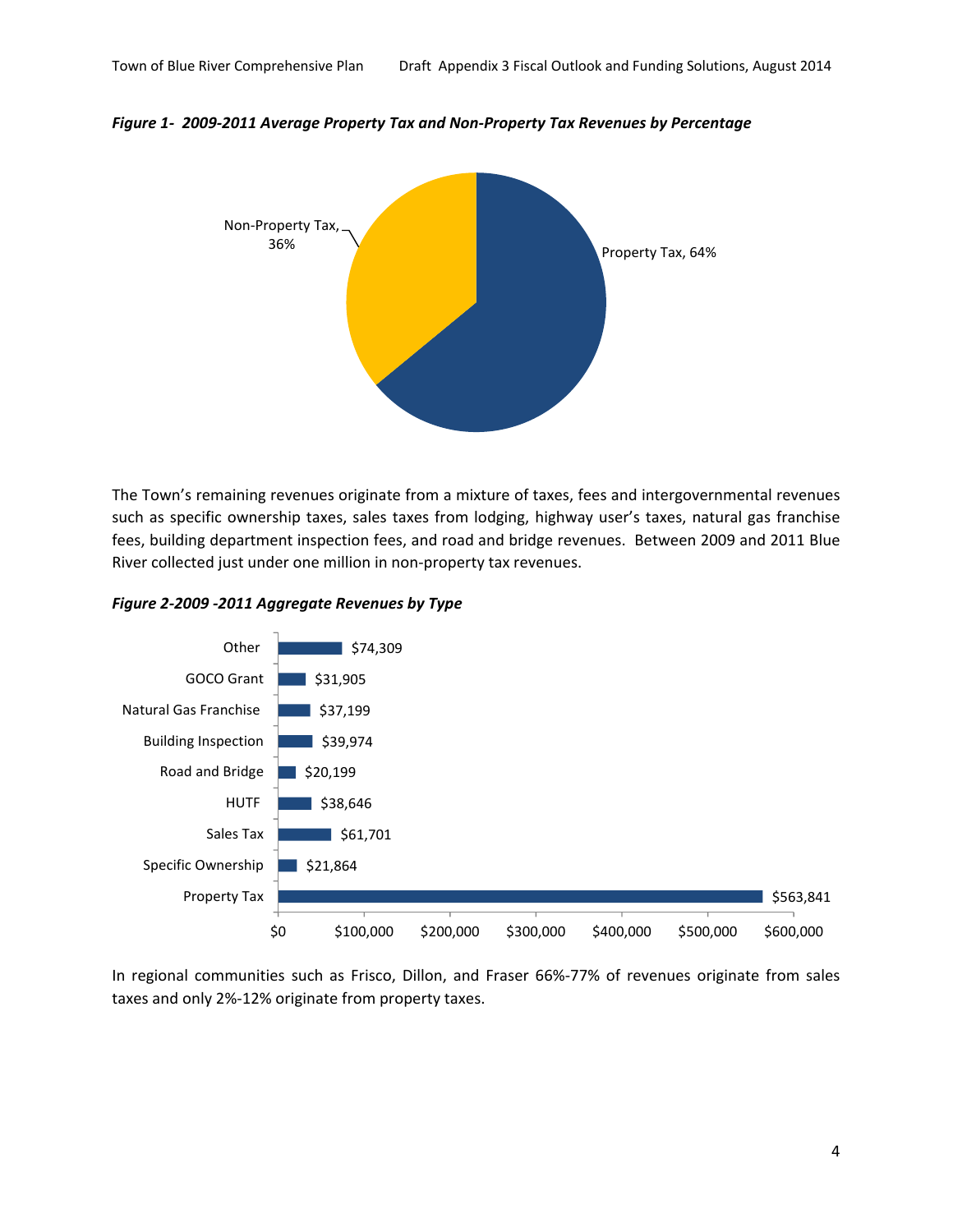

*Figure 3 ‐ Property Tax as Percent of Total Revenues*

24% of Blue River's total expenditures are related to capital purchases, and 76% are related to operations. During this time, Blue River's capital expenditures included improvements to Goose Pasture Tarn, development of a Town Park, and the construction of a bridge. It should be noted the bridge project, which totaled \$468,000 accounted for 47% of total expenditures in 2010 and represents a significant increase in capital spending. The town had \$97,000 in capital expenditures in 2009 and \$42,000 in 2011. Without the bridge project, the three year capital spending average would drop from 24% to 10%.



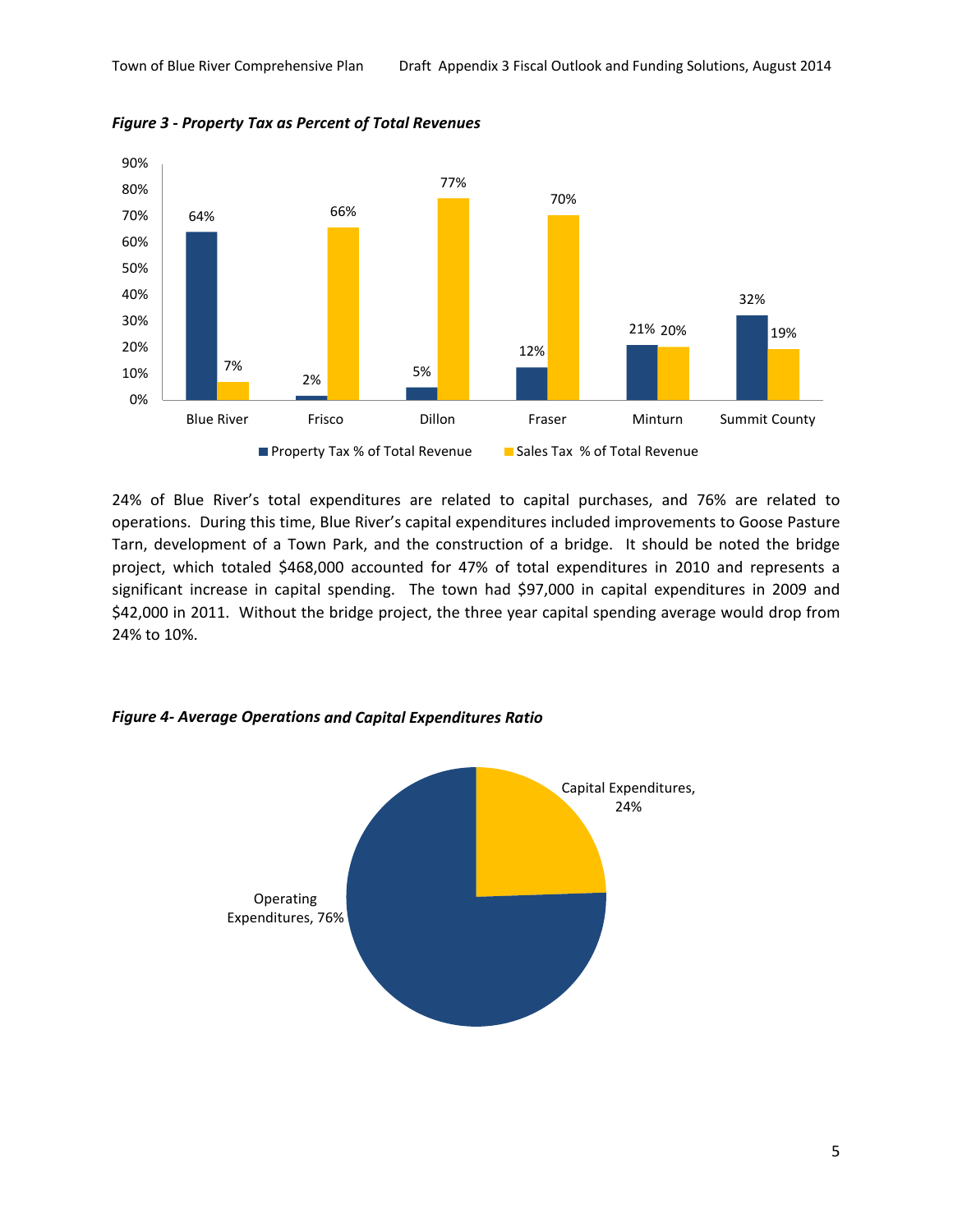On average the town spends \$619 per resident on operations and \$250 per resident on capital per year. This is much lower than comparable municipalities which have average per capita operations expenditures of \$2,300 and average per capita expenditures of \$1,700. The additional spending in other communities is related to the amount of services provided by them. These towns have police departments, provide services to commercial development, water and sewer infrastructure, and have more established and extensive parks systems.



*Figure 5‐ Per Capita Operations and Capital Expenditures*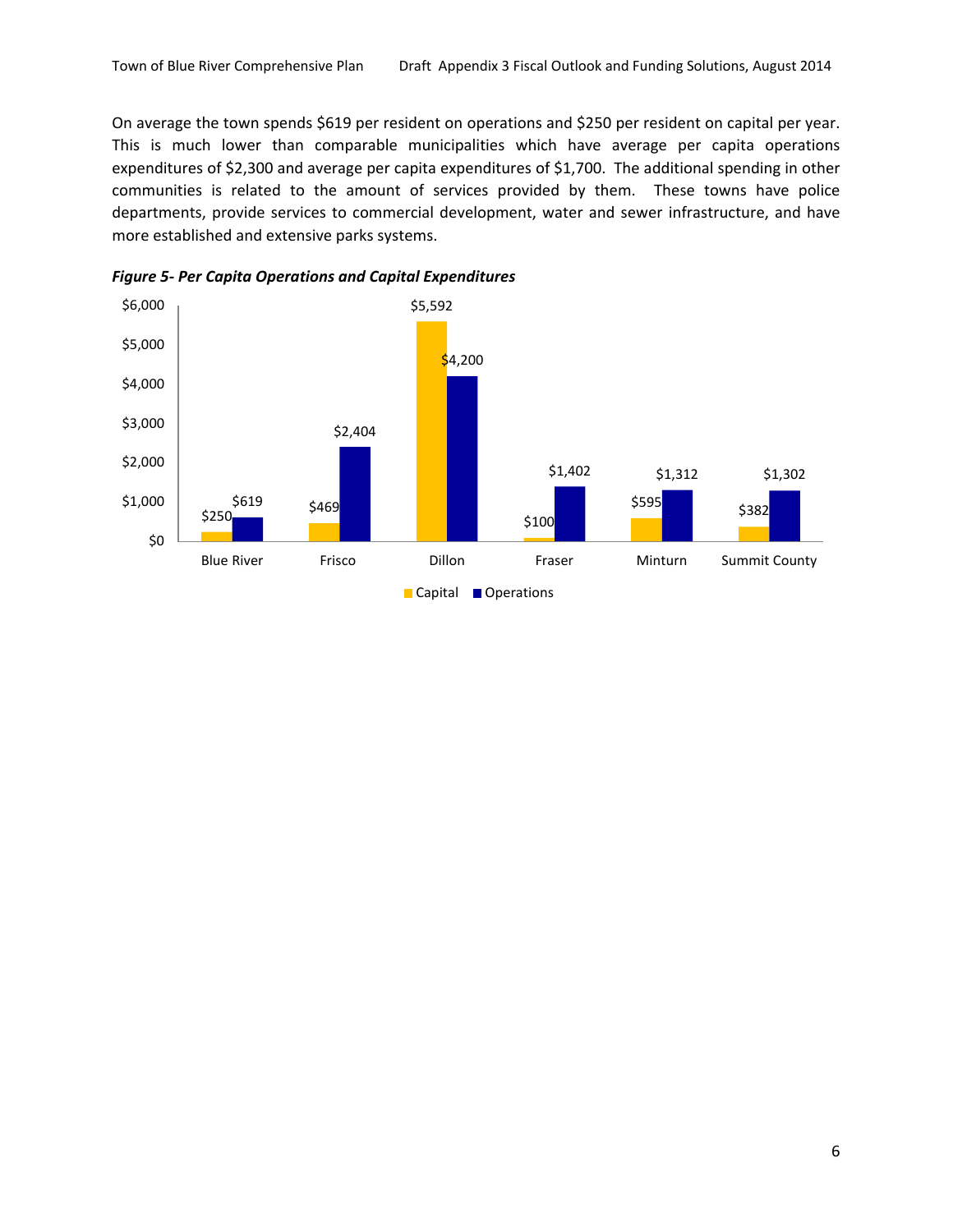# **REVENUE OUTLOOK**

Because property taxes make up the majority of the Town's revenue (2001‐2011 average 62%) the budget projection in this analysis relies on projecting assessed valuation through 2023. Based on information from the Summit County Finance and Assessor's Departments the following conclusions were made:

- It is unlikely that the Town will continue to have budget surpluses similar to those experienced in 2011, 2011 property tax revenues totaled over \$600,000.
- The 2013 valuation from Summit County Assessor totals \$38,347,150, a 6% decrease from 2012 levels.
- Summit County is projecting decreases in value for 2014 & 2015, and flat valuations thru 2018

The assessed valuation projection relies on the following assumptions:

- 3.6% depreciation for 2014 & 2015
- No appreciation for 2016‐2018
- 3.8% appreciation rate (2003‐2013 average) for 2019‐2023

### *Figure 6‐ Assessed Valuation*



Total revenue projection was generated by combining of non‐property tax revenue projection with the assessed valuation projection, and anticipated revenues from sales taxes. Between 2001 and 2011 the Town non‐property tax revenues accounted for 38% of the Town's total revenues(not including anticipated sales tax revenues). The analysis assumes that this pattern will continue through 2023 when revenues are projected to total \$912,000.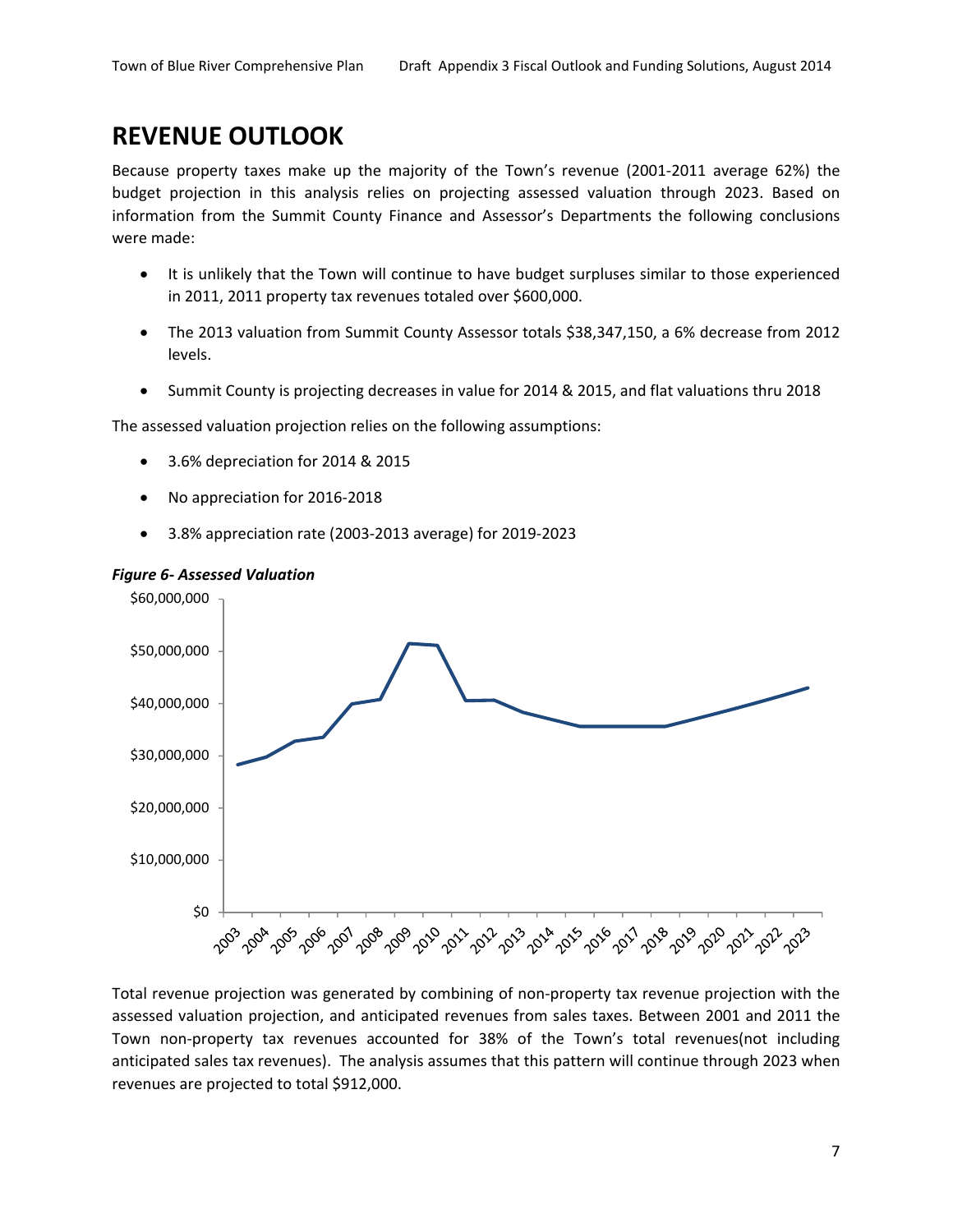

*Figure 7 – Total Projected Revenues Through 2023*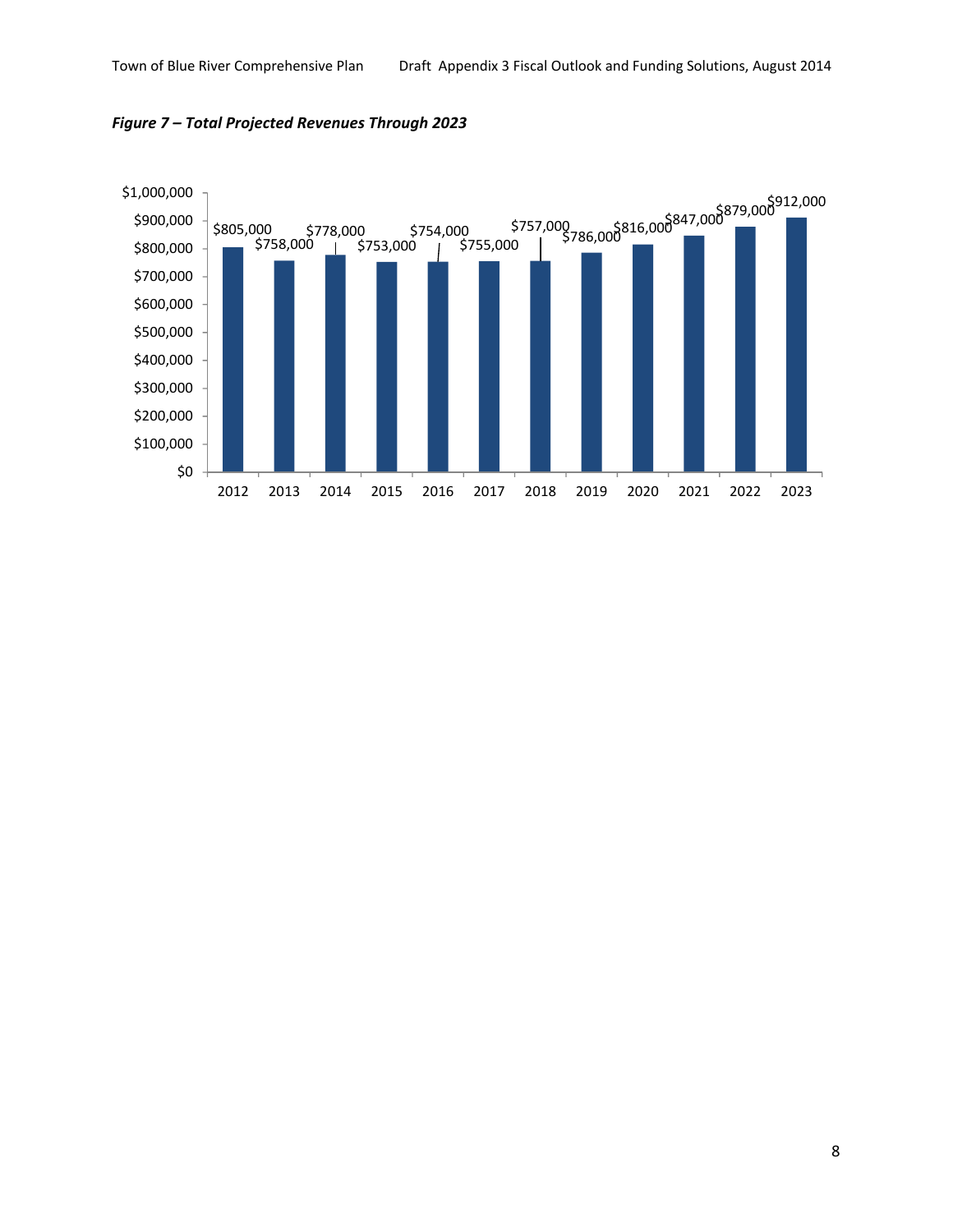### **NEAR TERM STRATEGY AND FUNDING SOLUTION**

### **NEAR TERM STRATEGY ‐ PROVIDE CORE SERVICES**

The near term strategy is to maintain all of the services offered by the town at this time, and historic capital investment levels, and to add staff capacity with a town administrator. Combining the projected revenues with anticipated costs for implementing this strategy shows that the town will operate with moderate surpluses through 2023. Implementing this strategy would mean that the town would will have an annual surplus of around \$61,000. Unforeseen one-time or annual expenses, increasing costs for services and other cost factors could quickly eat away this buffer and accomplishing this strategy will likely require additional revenues.



*Figure 8‐ Budget Capacity Analysis ‐ Core Service Scenario*

According to the blue book for Ballot Issue 2D, the recently voter approved 2.5% sales tax in Blue River will result in \$47,000 in additional revenues originating from taxes on existing utility bills, short term lodging, and sales tax on goods sold from cottage businesses. It should be noted that this is a rough estimate, prepared by the town treasurer.

While this is not enough to pay for expanded law enforcement services, or increased levels of capital spending, the sales tax would ensure that the town had enough revenues maintain reserve funds for the core services strategy.

The estimated sales tax revenue would enable the town to hire a town administrator and still maintain adequate surpluses to maintain a healthy reserve fund.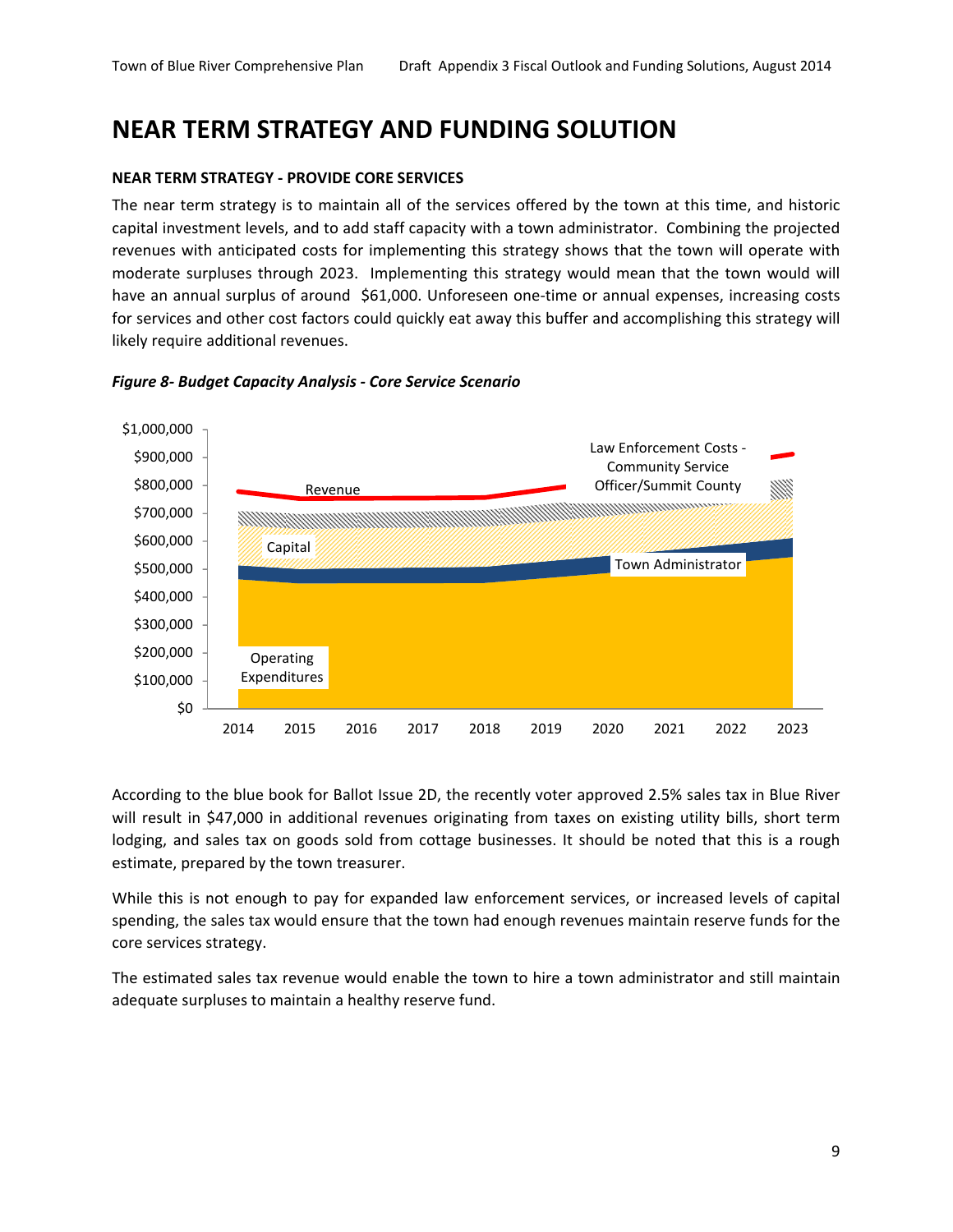

### *Figure 9 – Revenues Budget Gaps*

One possible additional source of sales tax revenue would be small scale retail located in town. The sales at an in-town business would be taxable as well. According to ESRI business data, the convenience stores in Summit County without fuel pumps have annual sales between \$600,000 and \$1.4 million. A 2.5% sales tax would result in annual revenues between \$15,000 and \$35,000. While this alone would not facilitate major improvements to the level of service, it would help the town make progress.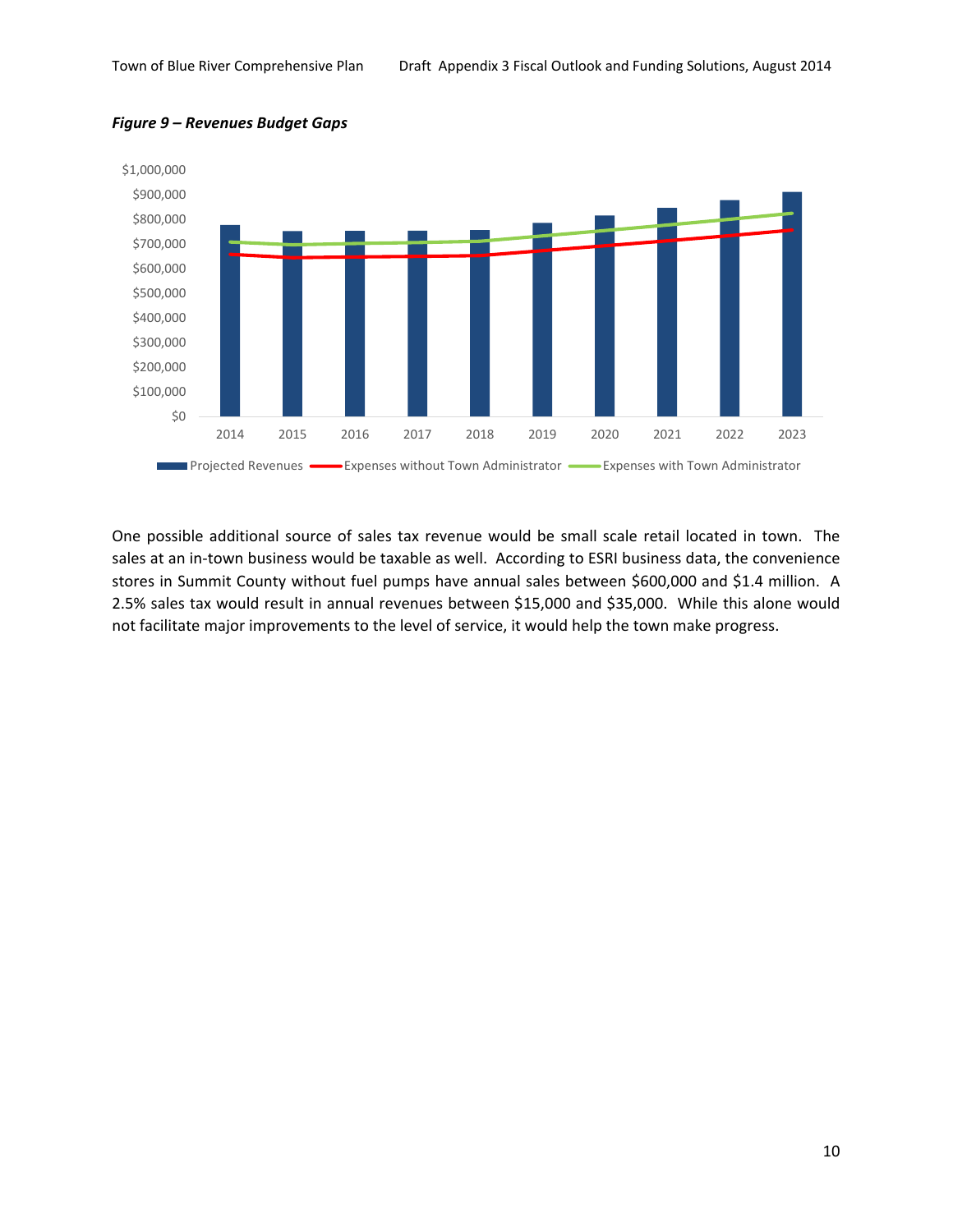### **LONG TERM STRATEGIES AND FUNDING SOLUTIONS**

### **LONG TERM STRATEGY ‐ IN‐HOUSE LAW ENFORCEMENT DEPARTMENT**

Costs for staffing and operating a law enforcement department vary depending on a municipality's needs, location and fiscal environment. The estimate used in this analysis is an average of budget expenditures from three small Colorado towns each with a population similar to Blue River, and each with a department consisting of a Marshall and two deputies. This strategy assumes that the Community Service Officer's code enforcement duties would be absorbed by the law enforcement department.



#### *Figure 10‐ Law Enforcement Cost Estimate*

If the town decides to staff and operate its own full service law enforcement department a budgetary deficit will occur. On average this scenario results in an average annual deficit of \$139,000 and an aggregate deficit of \$1.4 million by 2023. The town's reserve funds would be depleted within 7 years.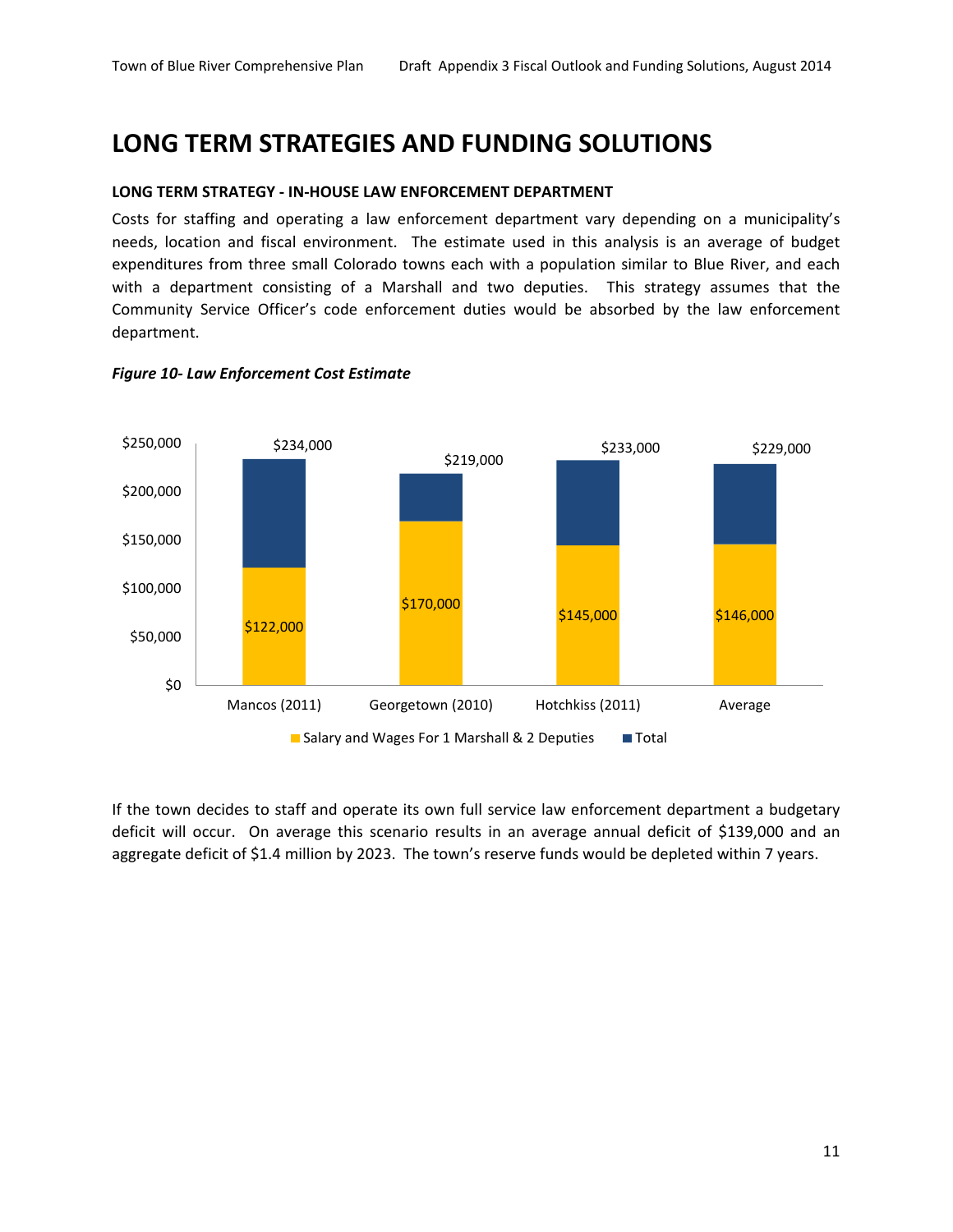



### **LONG‐TERM FUNDING SOLUTION ‐ INCREASED CAPITAL INVESTMENT**

On average the shortfall of funding a law enforcement department would be \$282,000 annually and combined would total \$2.8 million. Existing reserves would only cover one third of the combined deficit and would be depleted with in under 4 years.

![](_page_11_Figure_6.jpeg)

*Figure 12‐ Budget Gap Analysis –Increased Capital Investment Scenario*

### **LONG‐TERM FUNDING STRATEGY ‐ PROPERTY TAXES**

Both long term strategies will require future revenue sources to implement. Currently the town cannot raise the general fund mill levy above 12.29, however if taken to a vote the town could potentially increase the mill levy in order to pay for capital investment and increased law enforcement services.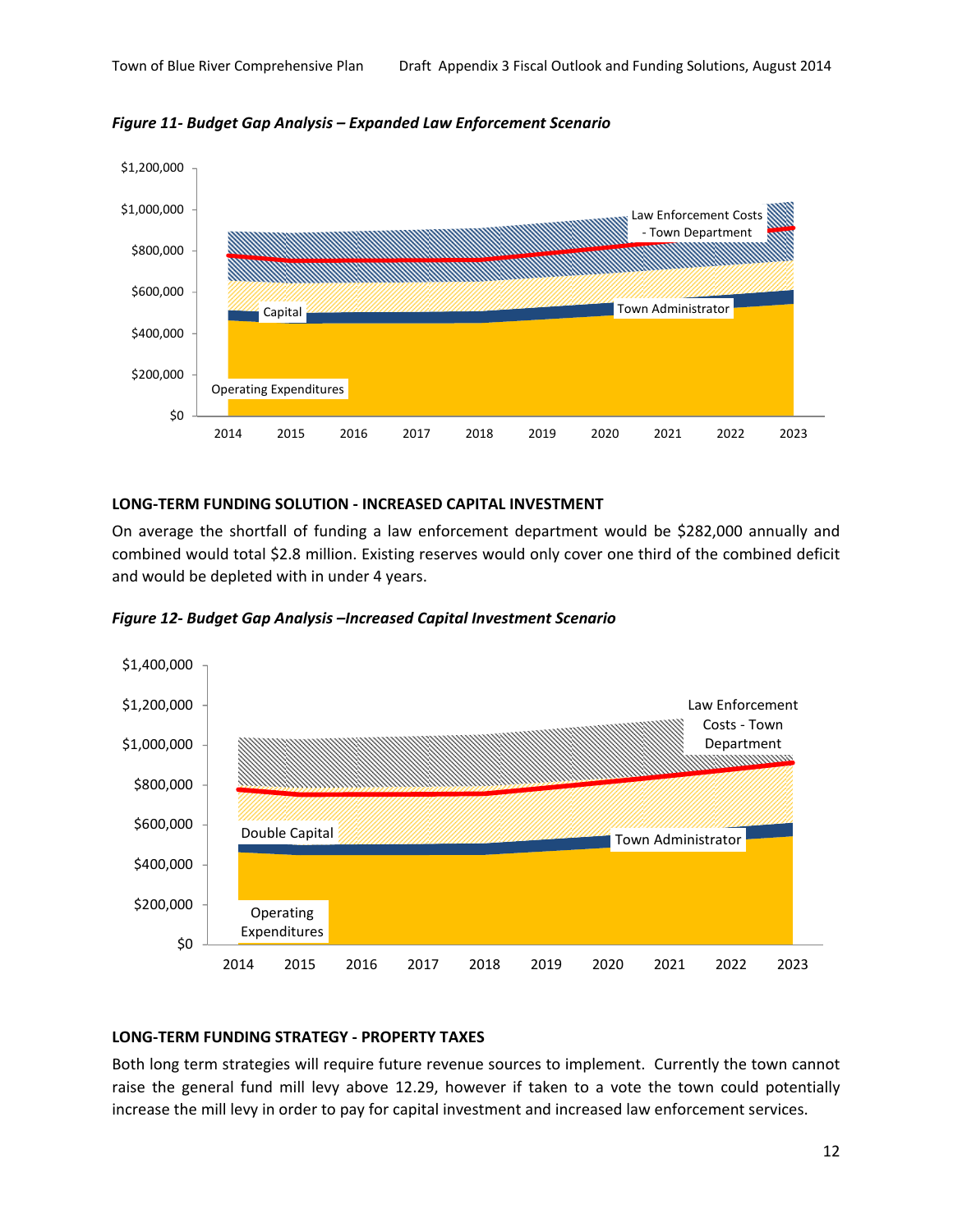Based on the projected assessed valuation presented in the revenue outlook section the town would need to increase the mill levy 3.5 mills to adequately pay for increased costs under the expanded law enforcement scenario. This increase would not eliminate budget gaps for every year, the total combined deficit would total \$6,000. Which could be absorbed by existing reserve funds or other small revenue source. The town would need to increase the mill levy by 7.24 mills to pay for cost increases to implement the increased capital investment strategy. This increase would not totally eliminate all deficits, but the combined deficit through 2023 would total \$4,000.

![](_page_12_Figure_2.jpeg)

*Figure 13 – Property Taxes Resulting from Increased Mill and Budget Gaps*

### **LONG TERM FUNDING SOLUTION ‐ CONTINUE TO COLLECT LODGING TAXES**

Increasing the number of short term rentals produces a relatively small additional revenue stream. In 2011 the 54 short term rentals in Blue River brought in \$35,000 in lodging tax revenues, an average of \$600 per unit. If the town adds two short term rentals per year, by 2023 the town would earn an additional \$14,400 per year.